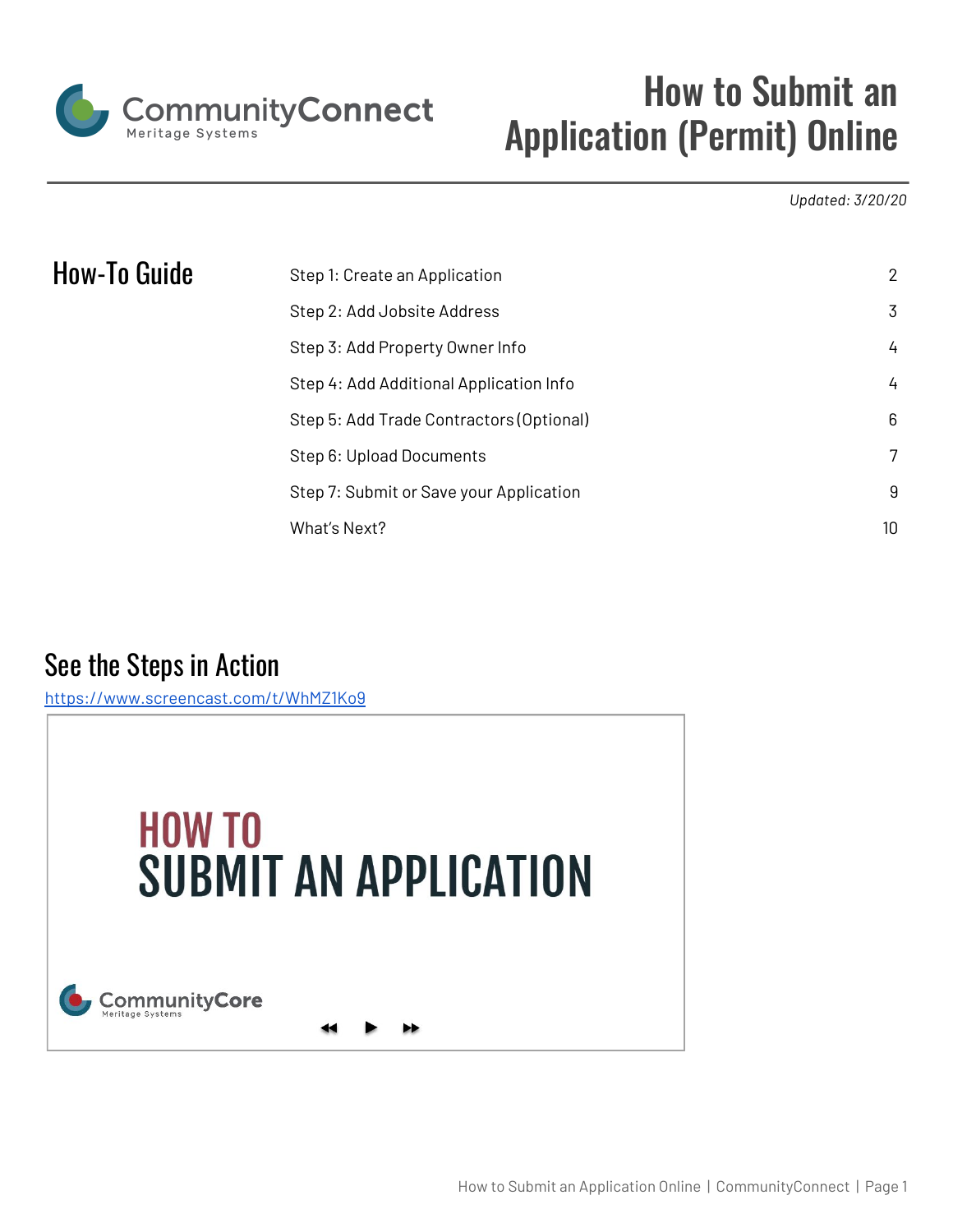#### **Quick note before getting started:**

To access this site as a contractor, you must first contact your jurisdiction to be added to the system and to set up your *password.*

#### <span id="page-1-0"></span>Step 1: Create an Application

● Click **Permits**



● Click **Create Application**

| <b>Permits</b>       |                                           |                                                                   |                                                            | Create Application                     |
|----------------------|-------------------------------------------|-------------------------------------------------------------------|------------------------------------------------------------|----------------------------------------|
| <b>PERMIT NUMBER</b> | $\overline{\mathbf{v}}$<br><b>ADDRESS</b> | $\overline{\mathbf{Y}}$<br>$\overline{\mathbf{Y}}$<br>PERMIT TYPE | $\overline{\mathbf{Y}}$<br><b>STATUS</b><br><b>EXPIRES</b> | $\overline{\phantom{a}}$<br><b>CRL</b> |

- 1. Select a Category to narrow down the permit types (optional)
- 2. Select the Permit Type
- 3. Click **Next**

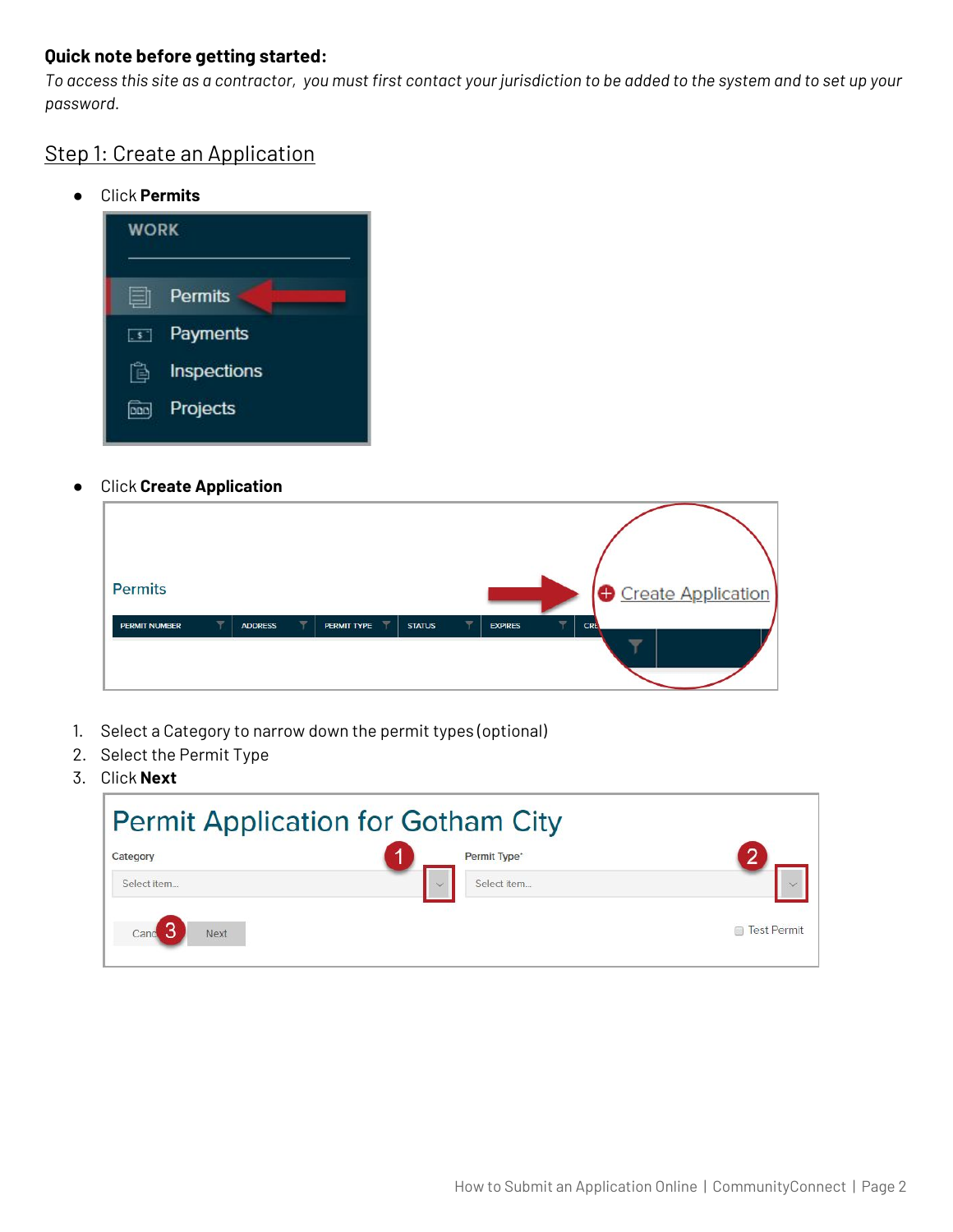## <span id="page-2-0"></span>Step 2: Add Jobsite Address

*The fields marked with "\*" are required fields and must be filled out to complete the application.*

- Add Applicant Name (required)
- Add Email (optional, recommended for email inspection results)
- Add Phone number (optional)
- Add a Description of Work (required in most cases, indicated by a \* when required)

| <b>Permit Type: Basement Finish</b><br>Required<br><b>Applicant Name*</b> | E-Mail                                       | Phone |   |
|---------------------------------------------------------------------------|----------------------------------------------|-------|---|
| Description of Work                                                       | Click to pick from<br>optional 'Quick Notes' |       |   |
|                                                                           | Or add your own<br>description of work       |       | 4 |

● Click **Change address: Search** to search for Jobsite Address

| Address <sub>1</sub> *                                                      | Address <sub>2</sub>                                                                                    |                          |
|-----------------------------------------------------------------------------|---------------------------------------------------------------------------------------------------------|--------------------------|
| City*                                                                       | State*                                                                                                  | Zip code*                |
|                                                                             | Select item                                                                                             | Enter Zip Code<br>$\sim$ |
| Latitude                                                                    | Longitude                                                                                               |                          |
| Search for a property<br>Properties<br><b>Google Maps</b><br>$\overline{2}$ | Start typing address<br>to search for jobsite<br>$\boldsymbol{\mathsf{x}}$<br>address on<br>Google Maps |                          |
| Start typing                                                                | powered by Google                                                                                       |                          |

#### **Quick Tip:**

Please validate the address and make sure the owner information is filled out completely.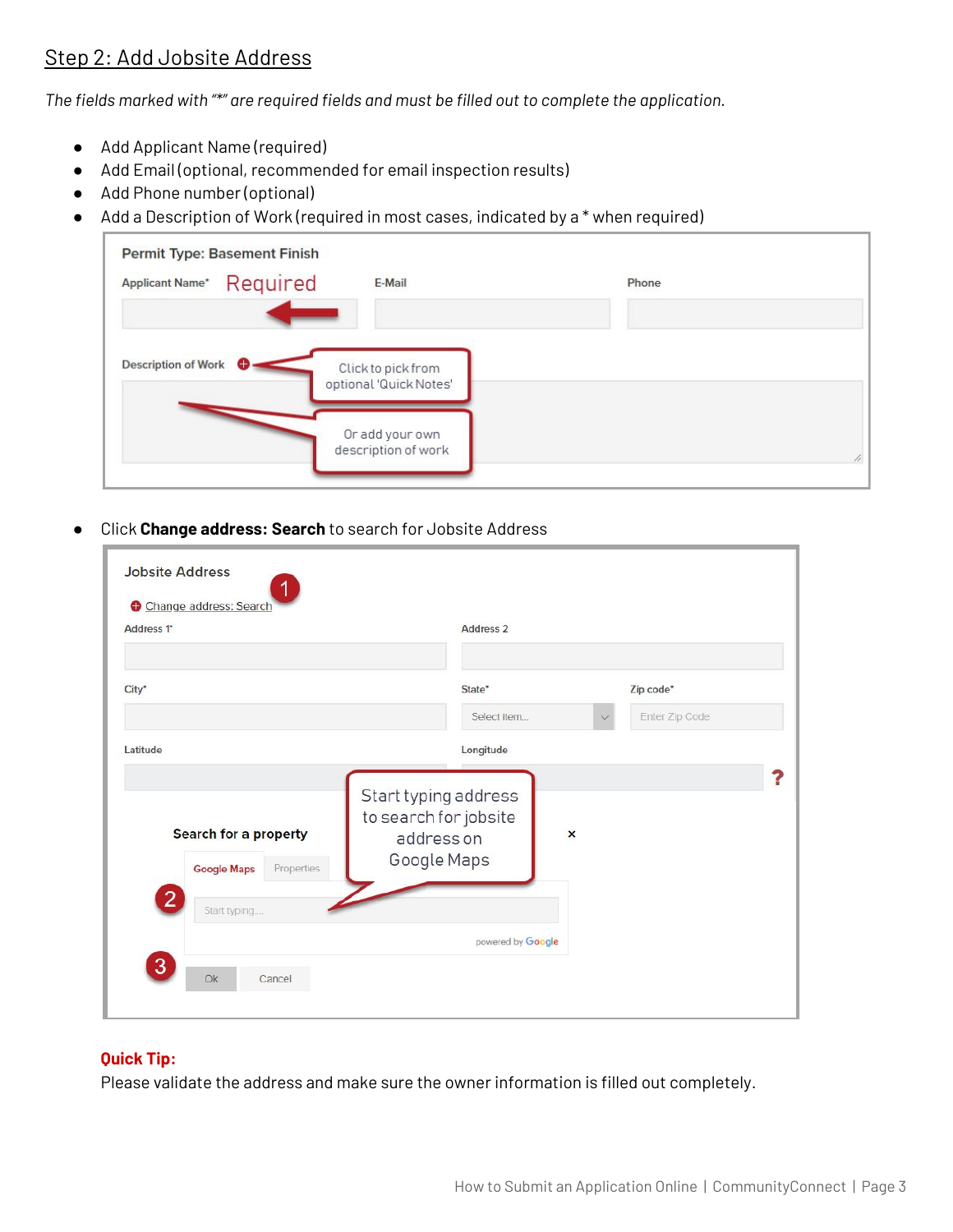#### Or enter job site address



**Quick Tip:** *Latitude and Longitude will auto-populate if you use*

## <span id="page-3-0"></span>Step 3: Add Property Owner Info

<span id="page-3-1"></span>

| Name <i>Same as Applicant</i>           |                              |                      |              |                |
|-----------------------------------------|------------------------------|----------------------|--------------|----------------|
| Address <i>Same as Property Address</i> |                              | Address <sub>2</sub> |              |                |
| City                                    |                              | State                |              | Zip code       |
|                                         |                              | Select item          | $\checkmark$ | Enter Zip Code |
| <b>Owner Primary Phone</b>              | <b>Owner Secondary Phone</b> |                      | E-mail       |                |
|                                         |                              |                      |              |                |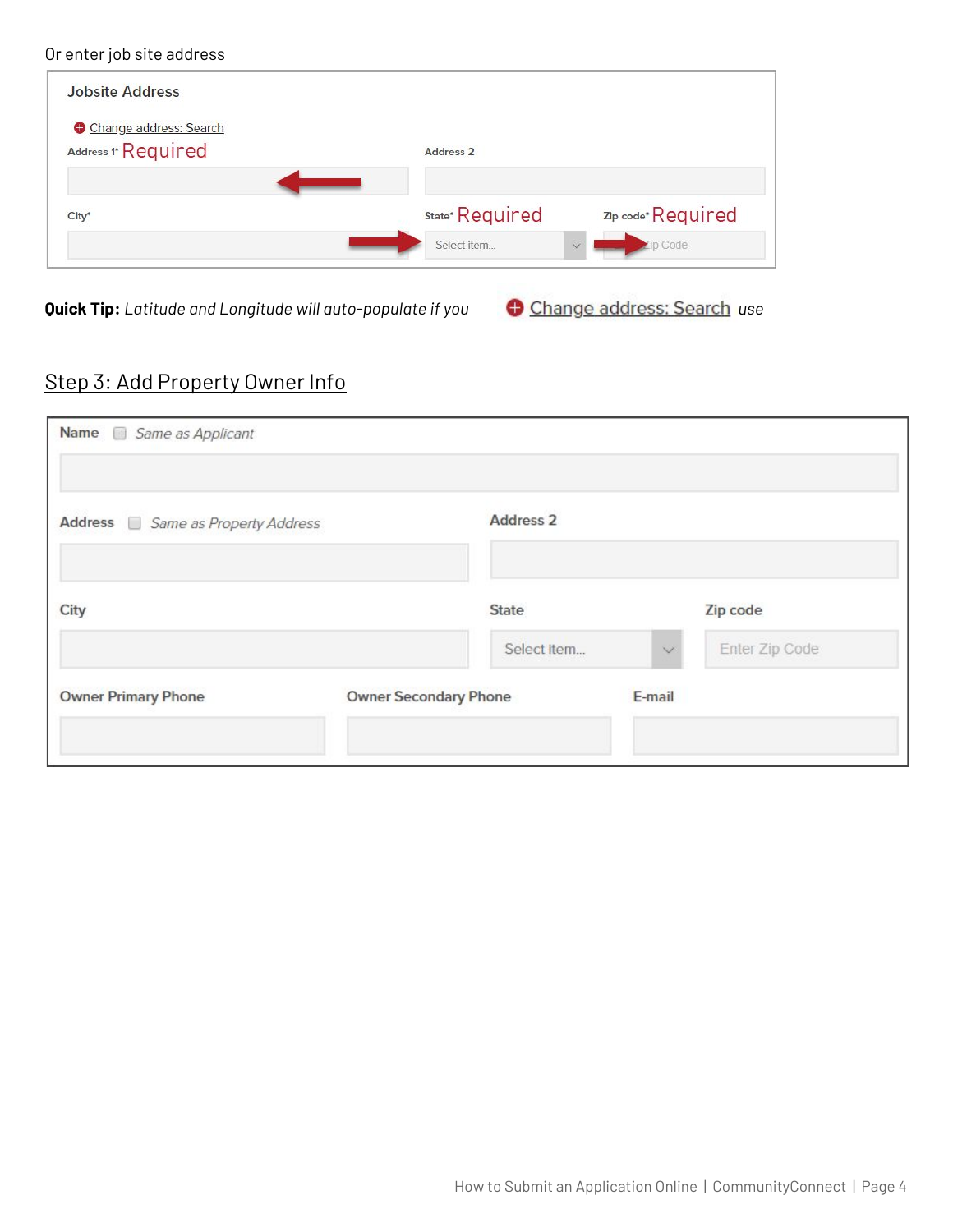## Step 4: Add Additional Application Info

*●* Add additional application info (the information to be filled out will vary based on permit type and a \* indicates required fields)

| <b>Estimated Valuation</b>        | <b>Basement - Finished SqFt</b> |                           |
|-----------------------------------|---------------------------------|---------------------------|
| Decimal                           | Decimal                         |                           |
| <b>Basement - Unfinished SqFt</b> | <b>Occupancy Classification</b> |                           |
| Decimal                           | Select item                     | $\vee$                    |
| <b>Construction Type</b>          |                                 |                           |
| Select item                       | $\vee$                          |                           |
|                                   |                                 |                           |
| <b>Save Application</b><br>Cancel |                                 | <b>Documents Required</b> |

● Please include **Estimated Valuation** for your application submittal (even if it isn't marked as required)



● Click **Save Application**



Please click Save Application if you will be uploading a document before submitting your application.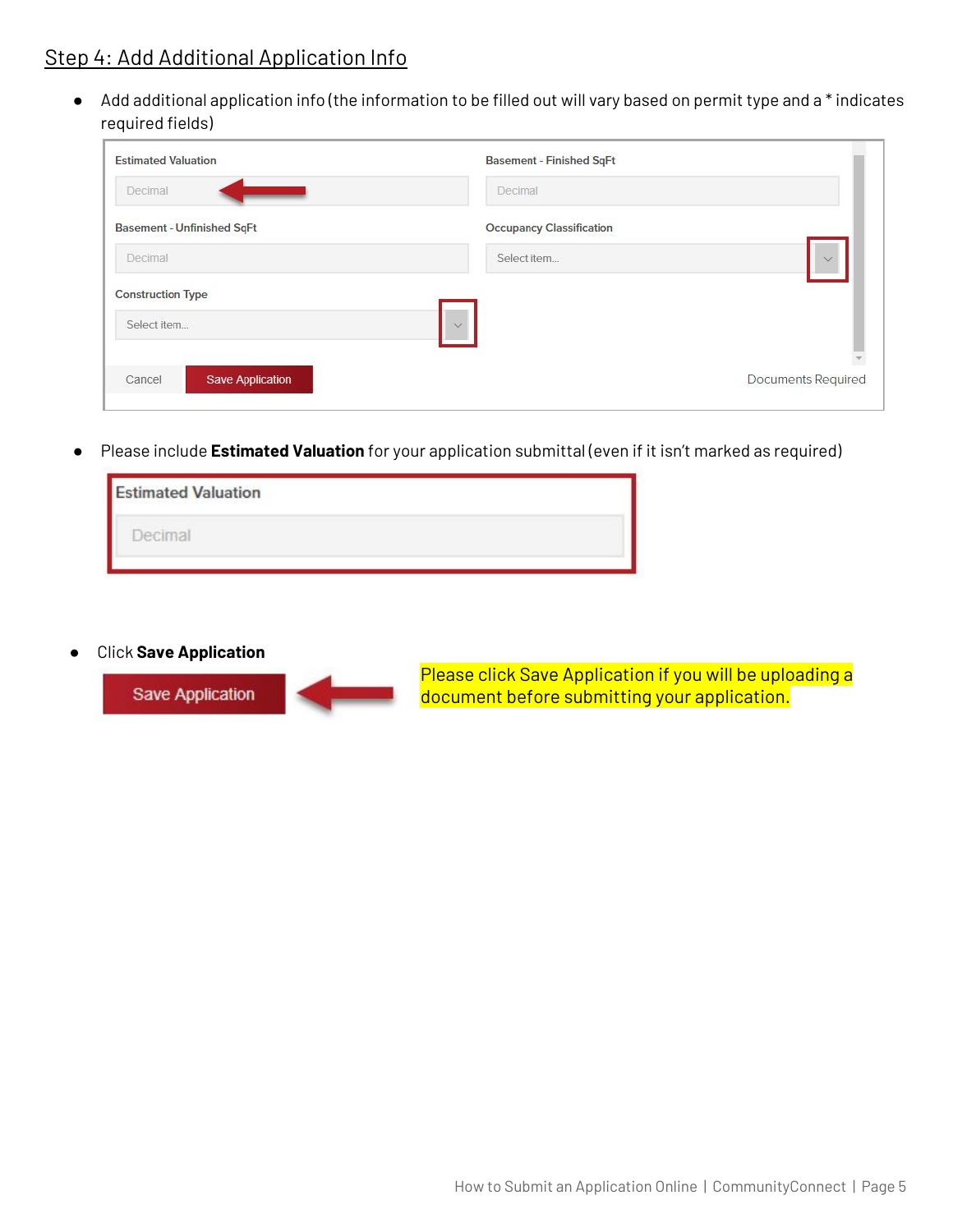## <span id="page-5-0"></span>Step 5: Add Trade Contractors (Optional)

As a Contractor Applicant, the system will assign you as the PrimaryContractor. If you have separate trade contractors working on this permit, please complete the following steps:

#### **Click Add Trade Contractor** button

| <b>Address</b><br>Contractors | <b>Contractors</b><br><b>Primary Contractor</b>    |                                            |                    |                         |                  |
|-------------------------------|----------------------------------------------------|--------------------------------------------|--------------------|-------------------------|------------------|
| General                       | <b>COMPANY</b>                                     |                                            | PRIMARY CONTRACTOR | <b>PHONE</b>            |                  |
| <b>Permit Fields</b>          | <b>Gotham Construction</b>                         |                                            | Green Lantern      | (123) 123-1234          |                  |
| Contacts<br><b>Documents</b>  | <b>Trade Contractors</b><br>Add Trade Contractor   |                                            |                    |                         |                  |
|                               | <b>TRADE TYPE</b>                                  | <b>COMPANY</b>                             | <b>PHONE</b>       | <b>TRADE CONTRACTOR</b> |                  |
|                               | No records available.                              |                                            |                    |                         |                  |
|                               | $\blacksquare$<br>$\blacktriangleright$<br>×<br>b. | 10<br>items per page<br>$\pmb{\mathbf{v}}$ |                    |                         | 0 - 0 of 0 items |

- 1. Select Contractor Trade type by clicking on the dropdown arrow
- 2. Start typing the Company Name and select them from a dropdown
- 3. Add the Contractor Name (optional)
- 4. Click **Add**



#### **Quick Tips**

- If your trade contractor is not listed they may need to be added to the system by the jurisdiction.
- Please have your trade contractors contact your jurisdiction for jurisdiction-specific licensing/registration requirements and to be added to the system.
- If the trade contracting company has multiple contractors working for that company you can select an individual, but this is not a required field.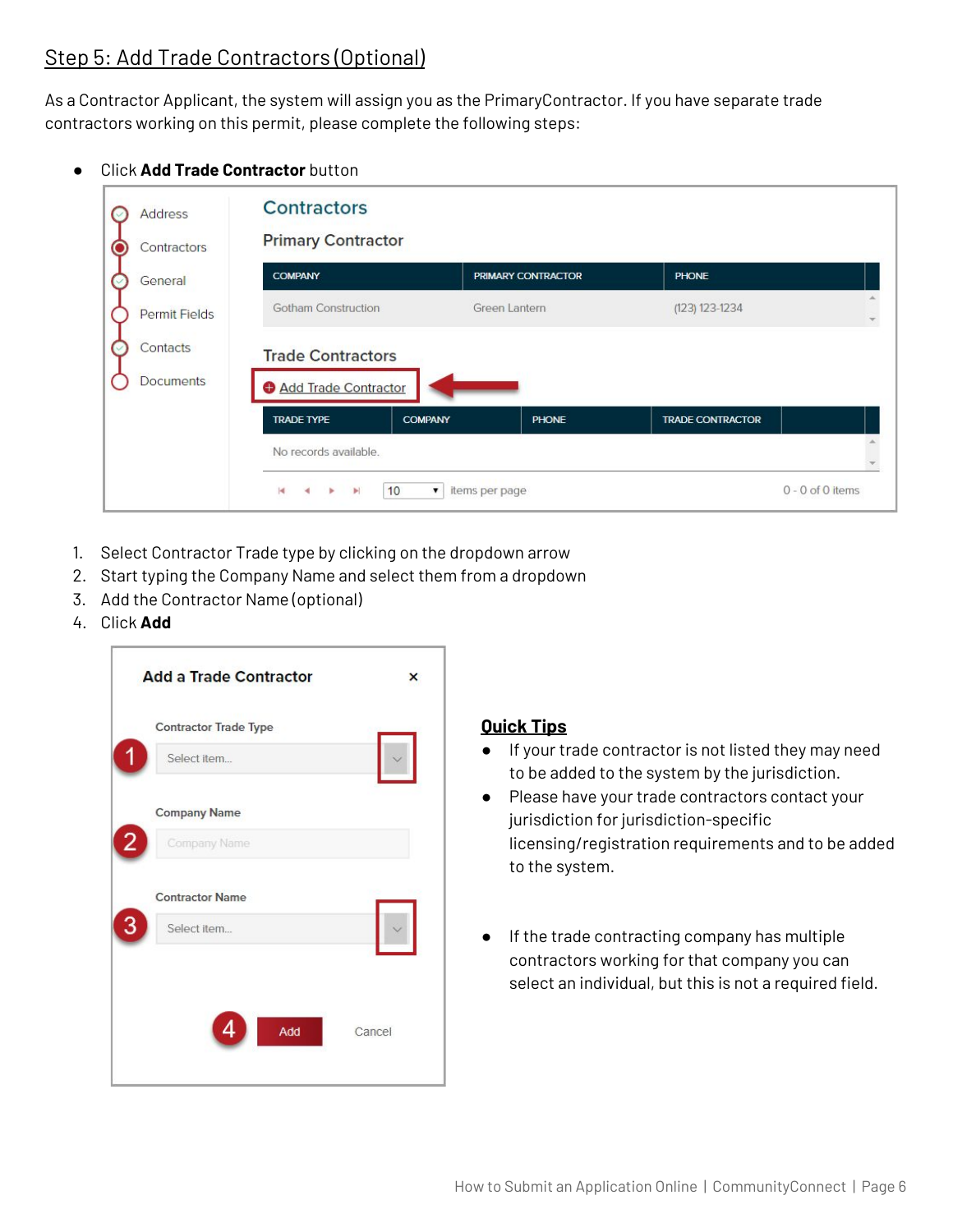## <span id="page-6-0"></span>Step 6: Upload Documents

#### ● Click **Documents**



● Click the **Upload** button

| <b>REQUIRED DOCUMENT</b> | <b>DESCRIPTION</b> |  |
|--------------------------|--------------------|--|
| Plans                    | enter something    |  |
|                          |                    |  |
|                          |                    |  |
| Upload 1                 |                    |  |

**Quick Tip:** Any required documents will be listed, along with a description - you will not be allowed to submit your application if there are required documents and nothing has been uploaded.

- 1. Click **Upload File**
- 2. Type Document Name
- 3. Click **OK**

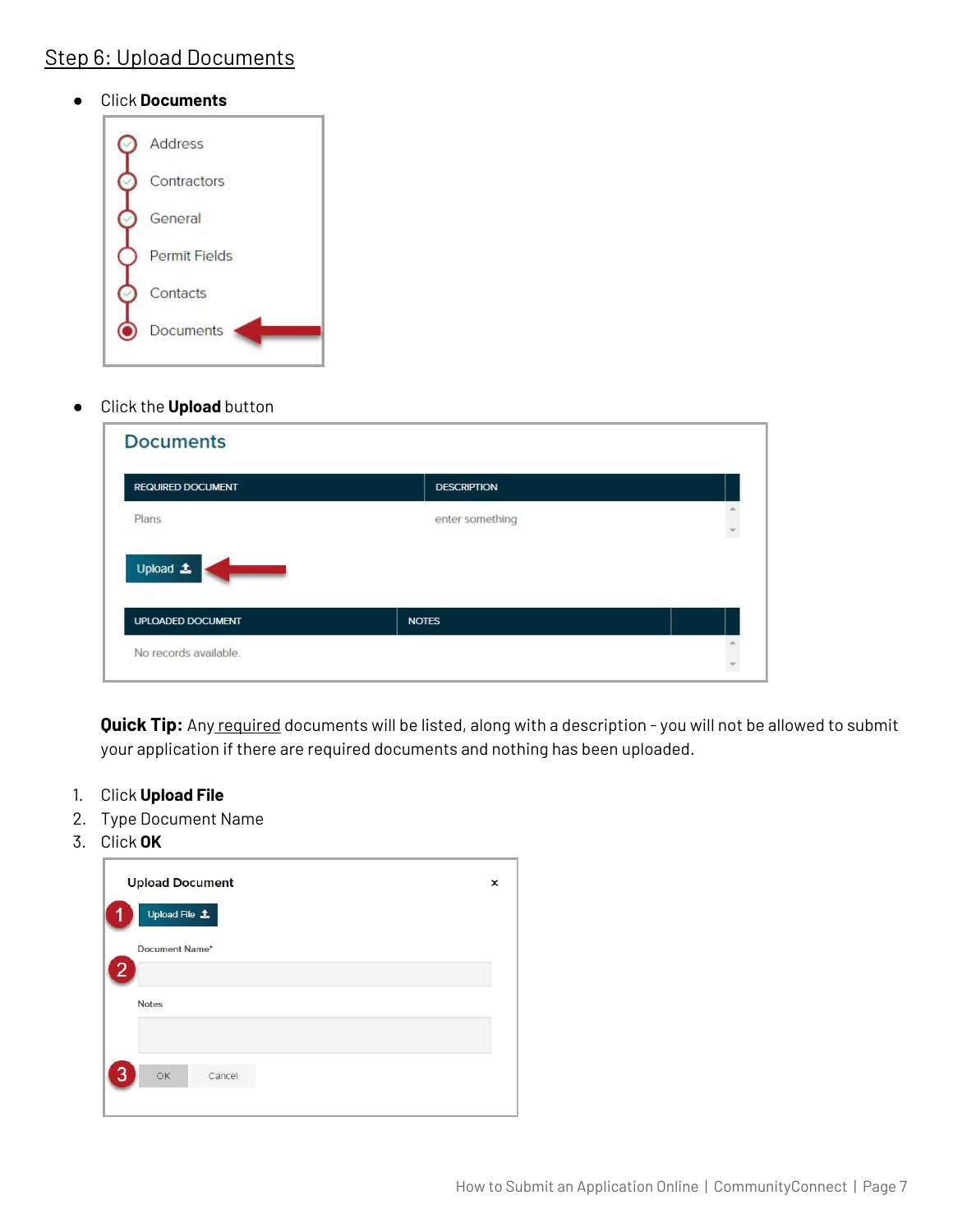## <span id="page-7-0"></span>Step 7: Submit or Save your Application

● Add a check next to **I have uploaded all required documents**

| <b>Save Application</b> | Cancel<br><b>CONTRACTOR</b> | VI have uploaded all required documents |
|-------------------------|-----------------------------|-----------------------------------------|
|                         |                             | Submit Application                      |

● Click **Save Application** or **Submit Application**

| <b>Save Application</b>                                                                                                                                                                                                                                                                                                                                              | <b>Submit Application</b>                                                                                                                                                                                              |
|----------------------------------------------------------------------------------------------------------------------------------------------------------------------------------------------------------------------------------------------------------------------------------------------------------------------------------------------------------------------|------------------------------------------------------------------------------------------------------------------------------------------------------------------------------------------------------------------------|
| Click Save Application if you would like to<br>continue to work on your application over time<br>before submitting it to the jurisdiction - this is<br>shown as a "Draft Application".                                                                                                                                                                               | If you have completed all the information on your<br>permit application, click Submit Application.<br>If the button looks like this                                                                                    |
| A permit number will not be assigned<br>$\bullet$<br>to this application until that application<br>is accepted by the jurisdiction.<br>Your application will not be visible to<br>$\bullet$<br>the jurisdiction until AFTER you have<br>submitted your application.<br>You will have the ability to delete an<br>$\bullet$<br>unsubmitted application if you choose. | <b>Submit Application</b><br>there is a required field or information in your<br>application that is still required. You will not be able<br>to submit your application until all required<br>information is provided. |